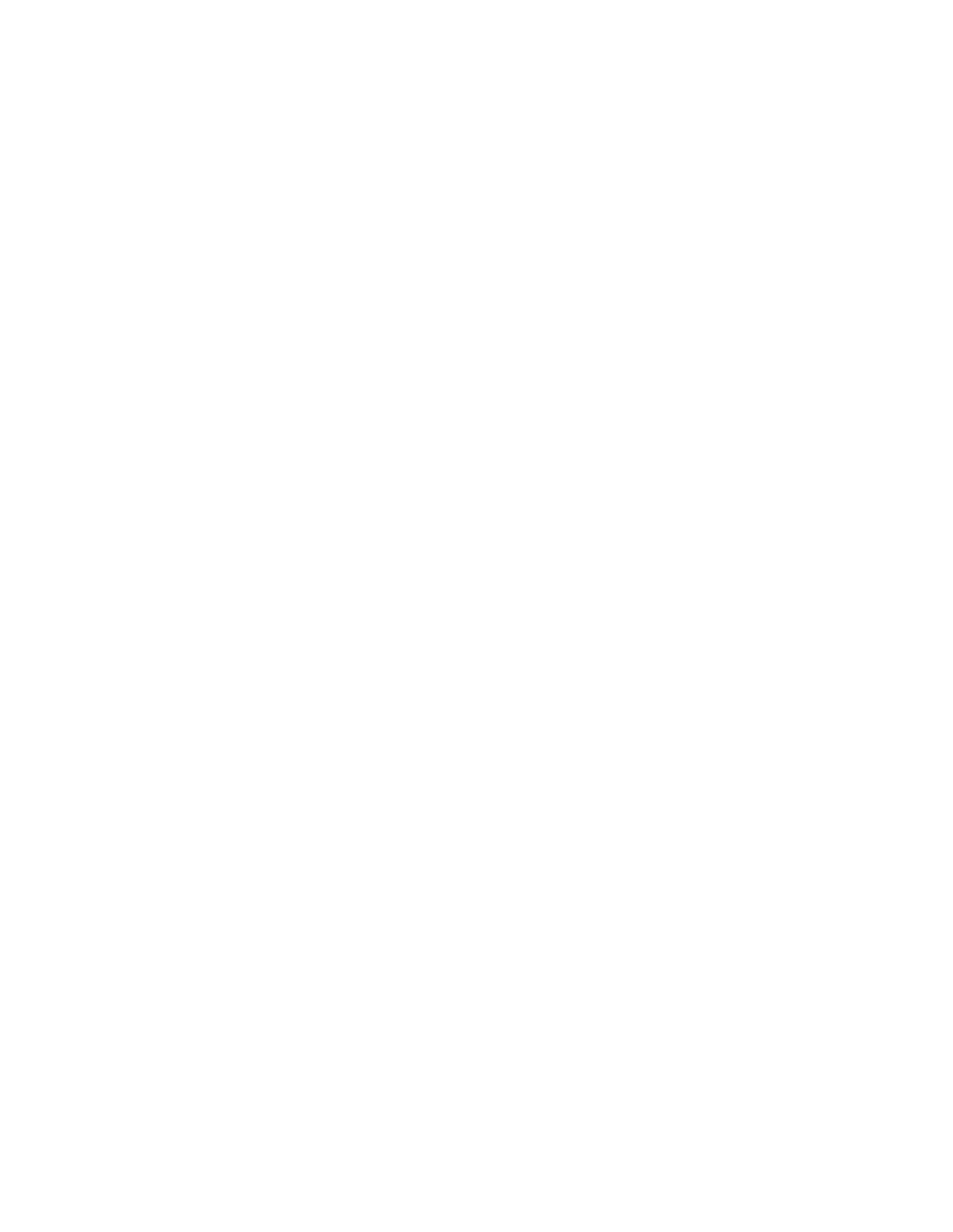### **Water Resources Review Committee Summary Report**

#### **Committee Charge**

The Water Resources Review Committee (WRRC) was created to contribute to and monitor the conservation, use, development, and financing of Colorado's water resources for the general welfare of the state (Section 37-98-102, C.R.S.). It is also required to review statewide planning for water resources. The committee is authorized to review and propose legislation to further its purpose. In conducting its review, the committee is required to consult with experts in the field of water conservation, quality, use, finance, and development. The committee was authorized to meet eight times in 2017 and to take two field trips.

#### **Committee Activities**

*Regular meetings.* During the 2017 interim, the committee held eight meetings and took two field trips. The committee met with a broad range of water users and government officials, including local water providers, state water rights administrators, water quality regulators, state water planners, water project developers, and concerned citizens. The committee received briefings on major water issues affecting the state on topics including: planning for future water needs; funding needs for state water agencies and water projects; regulation of groundwater use; implementation of new water laws; implementation of the Colorado Water Plan; and other issues.

**Field trips.** In June, the committee made a two-day field trip in the San Miguel and Dolores River Basins, where it visited water diversion and storage facilities, agricultural operations, restoration projects, and ski operations. This tour was organized by the Colorado Foundation for Water Education. In August, the committee attended the Colorado Water Congress summer conference in Steamboat Springs, where it held a public meeting and attended presentations about water infrastructure financing, water planning, ongoing water supply studies, and other water management issues.

*Water use for sand and gravel mines.* Gravel mines can expose groundwater to evaporation. Such water loss may impact other water rights. Under current law, operators of sand and gravel open mines that expose groundwater to the atmosphere are required to obtain a well permit and take certain actions to mitigate their impact on other water users. Depending upon where the mine is located, operators must obtain either:

- a replacement plan approved by the Colorado Ground Water Commission for designated groundwater;
- a plan for augmentation approved by the water court; or
- a substitute water supply plan approved by the State Engineer for tributary groundwater.

The Division of Water Resources in the DNR approves well permits and substitute water supply plans. The committee recommends Bill A, which allows the designated groundwater replacement plan, or the substitute water supply plan and the well permit, to authorize uses of water incidental to open mining for sand and gravel, including the mitigation of impacts from mining and dewatering, among other uses.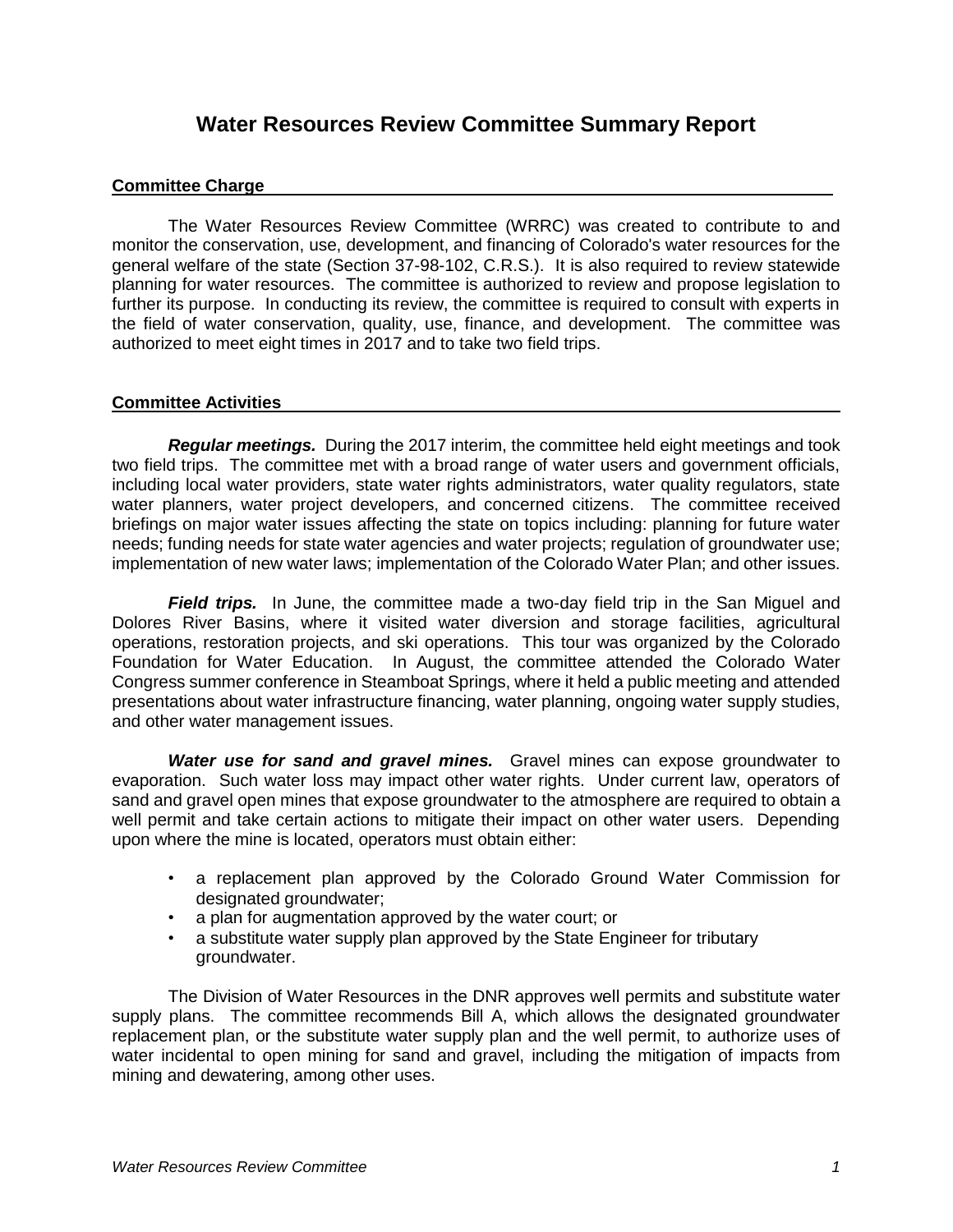*Funding for aquatic nuisance species control.* Zebra and quagga mussels are invasive aquatic nuisance species (ANS) that pose a significant threat to aquatic wildlife and water quality in Colorado. Also, due to their hard shell and ability to rapidly reproduce, these species are capable of clogging water facilities and impairing the operation of dams, water treatment facilities, and power plants. The zebra mussel has spread to 33 states including Colorado, Kansas, Nebraska, and Utah. The Aquatic Nuisance Species Program was established in the Division of Parks and Wildlife in the Department of Natural Resources in 2008 to prevent, control, contain, monitor, and eradicate zebra mussels and other aquatic nuisance species from state waters. The program coordinates a network of state, federal, local, and private watercraft inspection and decontamination stations and was originally funded with Tier II severance tax funding. The committee recommends Bill B, which funds the ANS Program through the creation of an ANS stamp to be purchased by boaters beginning January 1, 2019.

*Water reuse.* Water reuse is allowed in Colorado for reclaimed domestic wastewater and for graywater. Reclaimed domestic wastewater is wastewater that has received treatment for subsequent reuses other than drinking. The Colorado Water Quality Control Act authorized the Water Quality Control Commission (WQCC) to promulgate control regulations to specify requirements, prohibitions, standards, and concentration limitations on the reuse of reclaimed domestic wastewater that will protect public health and encourage reuse. Regulation 84, also known as the Reclaimed Water Control Regulation, was adopted by the WQCC in October 2000, and was amended in 2004, 2005, 2007, and 2013. Regulation 84 establishes treatment requirements for the use of reclaimed wastewater for irrigation, fire protection, industrial uses, and certain other commercial uses.

Graywater is the portion of wastewater that, before being treated or combined with other wastewater, is collected from fixtures within a residential, commercial, industrial building or institutional facilities for additional use. Regulation 86, adopted in 2015, allows graywater use for subsurface irrigation and indoor flushing of toilets and urinals. To allow graywater use, local jurisdictions must adopt an ordinance or resolution and implement a graywater control program. To date, only the City and County of Denver has adopted an ordinance for graywater use.

The committee recommends Bill C, which codifies in statute rules promulgated by the WQCC related to the allowable uses of reclaimed domestic wastewater and expands the allowable uses to include marijuana cultivation. The committee also recommends Bill D, which expands the allowable uses to include the irrigation of industrial hemp.

*Colorado Water Resources and Power Development Authority (authority).* The authority — created by the General Assembly in 1981, as a political subdivision of the state — is governed by a nine-member board of directors appointed by the Governor. It provides low-cost financing to local governments and private operators of public water systems in Colorado, mainly for drinking water and wastewater infrastructure. Under current law, loans made by the authority for public wastewater and drinking water projects are limited to terms not to exceed 20 years after the completion of the water project. The Committee recommends Bill E which removes the 20-year limitation on loans made by the authority from the Water Pollution Control Revolving Fund in compliance with the federal Clean Water Act, and from the Drinking Water Revolving Fund in compliance with the federal Safe Drinking Water Act. Both federal acts allow for loan terms up to the lesser of 30 years or the projected useful life of the project.